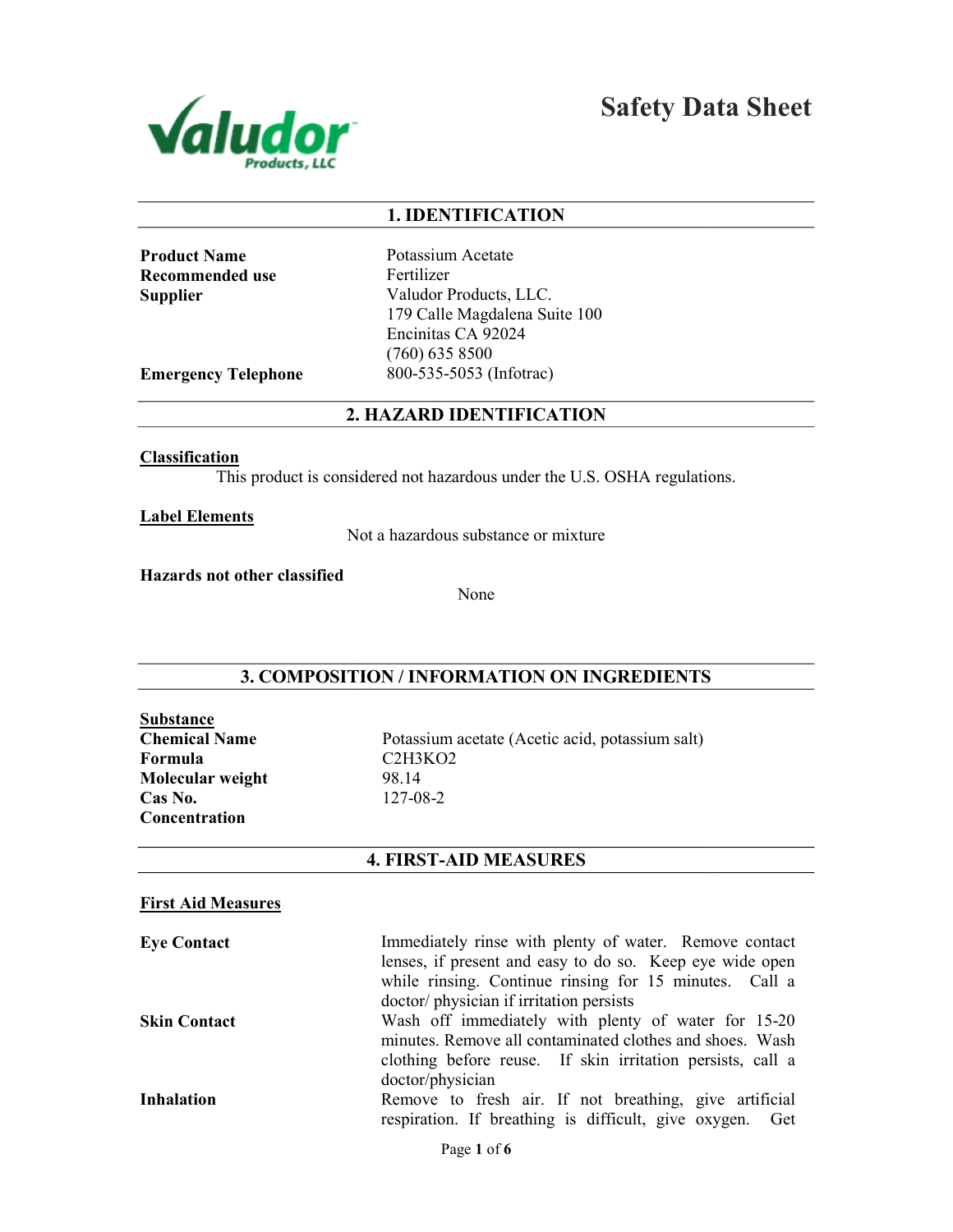medical attention.

Ingestion Do not induce vomiting without medical advice. Rinse mouth with water. Never give anything by mouth to an unconscious person. If symptoms persist, call a physician

#### Most important symptoms/effects, acute and delayed

Symptoms No information available

### 5. FIRE-FIGHTING MEASURES

#### Suitable extinguishing Media Water spray

Unsuitable extinguishing media Dry chemicals, Carbon dioxide, halon or foams

#### Specific Hazards Arising from the chemical

Hazardous combustion products Thermal decomposition can lead to the release of irritation or toxic gases and vapors

### Protective equipment and precautions for fire-fighters

As in any fire, wear self-contained breathing apparatus pressure-demand, MSHA/NIOSH (approved or equivalent) and full protective gear.

### 6. ACCIDENTAL RELEASE MEASURES

#### Personal precautions, protective equipment, and emergency procedures

**Personal precautions** Avoid contact with eyes, skin and clothing. Avoid breathing dust. Use personal protection recommended in Section 8. Ensure adequate ventilation.

### Methods and materials for containment and cleanup

| <b>Methods for clean-up</b>      | Sweep or vacuum up and place in an appropriate closed |  |  |
|----------------------------------|-------------------------------------------------------|--|--|
|                                  | container. Keep unauthorized personnel away. Avoid    |  |  |
|                                  | generating dust. Remove all sources of ignition.      |  |  |
| <b>Environmental Precautions</b> | Prevent entry into waterways or sewers. Should not be |  |  |
|                                  | released into environment                             |  |  |

### 7. HANDLING AND STORAGE

#### Precautions for safe handling

Avoid contact with eyes, skin and clothing. Do not breathe vapors / spray / mist / fume. Wear eye/face protection. Avoid dust formation. Use personal protection recommended in Section 8. Wash thoroughly after handling. Remove and wash contaminated clothing before re-use. Do not eat, drink or smoke when using this product. Clean equipment and work area regularly.

#### Conditions for safe storage, including any incompatibilities

Store in a cool/low-temperature, well-ventilated, dry place. Keep containers closed and labeled when not in use. Avoid storage near extreme heat, ignition sources or open flame.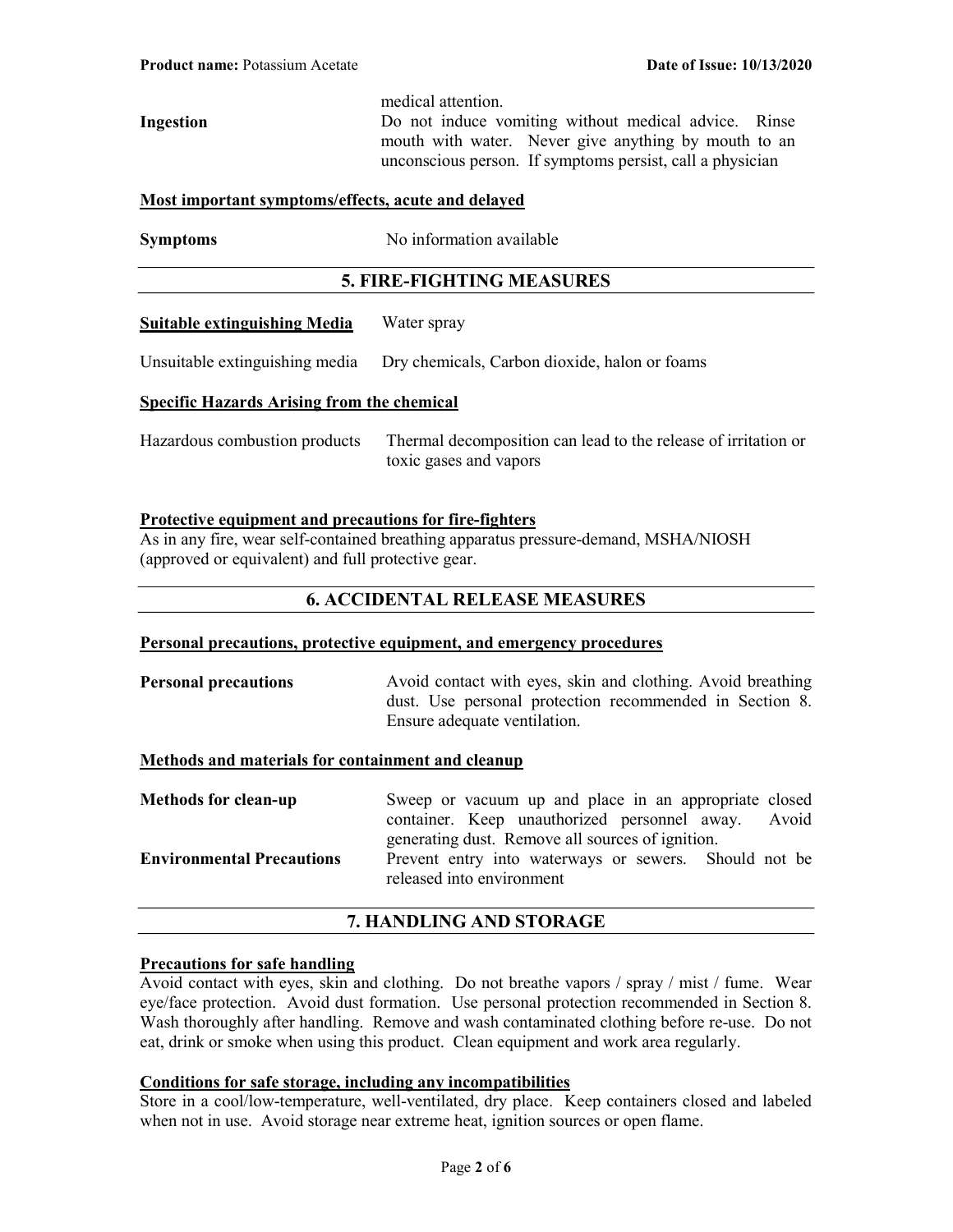## 8. EXPOSURE CONTROLS / PERSONAL PROTECTION

### Exposure Guidelines

This product does not contain any hazardous materials with occupational exposure limits established by the regional specific regulatory bodies

#### Appropriate engineering controls

Ensure adequate ventilation, especially in confined areas. Consider the potential hazards of this material, applicable exposure limits, job activities and other substances in the workplace when designing controls and selecting personal protective equipment.

### Personal Protective Equipment

| <b>Eye/face protection</b>    | Wear Safety glasses with side-shields                        |
|-------------------------------|--------------------------------------------------------------|
| <b>Skin protection</b>        | Choose the appropriate protective clothing and gloves based  |
|                               | on the tasks being performed to avoid exposure to skin.      |
|                               | Wear protective gloves. Wear long sleeved protective         |
|                               | clothing                                                     |
| <b>Respiratory protection</b> | Not required under normal circumstances. If exposure         |
|                               | limits are exceeded or if irritation or other symptoms are   |
|                               | experienced use a NIOSH/MSHA approved respirator             |
| <b>Hygiene Measures</b>       | Handle in accordance with good industrial hygiene and        |
|                               | safety practices. Do not eat, drink or smoke when using this |
|                               | product.                                                     |

### 9. PHYSICAL and CHEMICAL PROPERTIES

| Appearance                           | Blue                                          |
|--------------------------------------|-----------------------------------------------|
| <b>Physical state</b>                | Solid                                         |
| Odor                                 | Mild Odor                                     |
| <b>Odor threshold</b>                | No information available                      |
| pН                                   | $10.5 - 11.5$                                 |
| <b>Melting point</b>                 | Not applicable                                |
| <b>Boiling point / Boiling range</b> | Not applicable                                |
| <b>Flash point</b>                   | Not applicable                                |
| <b>Evaporation rate</b>              | Not applicable                                |
| <b>Flammability</b>                  | No information available                      |
| <b>Flammability or explosive</b>     |                                               |
| limits                               |                                               |
| <b>Upper</b>                         | No information available                      |
| Lower                                | No information available                      |
| Vapor pressure                       | No information available                      |
| <b>Vapor density</b>                 | No information available                      |
| <b>Specific Gravity</b>              | $\geq$ 1.280 at 60.0 F (15.6 C)               |
| Solubility in water                  | Complete at $25.0 \text{ C} (77.0 \text{ F})$ |
| <b>Partition coefficient</b>         | No information available                      |
| <b>Auto-ignition temperature</b>     | No information available                      |
| <b>Decomposition temperature</b>     | No information available                      |
| <b>Viscosity</b>                     | No information available                      |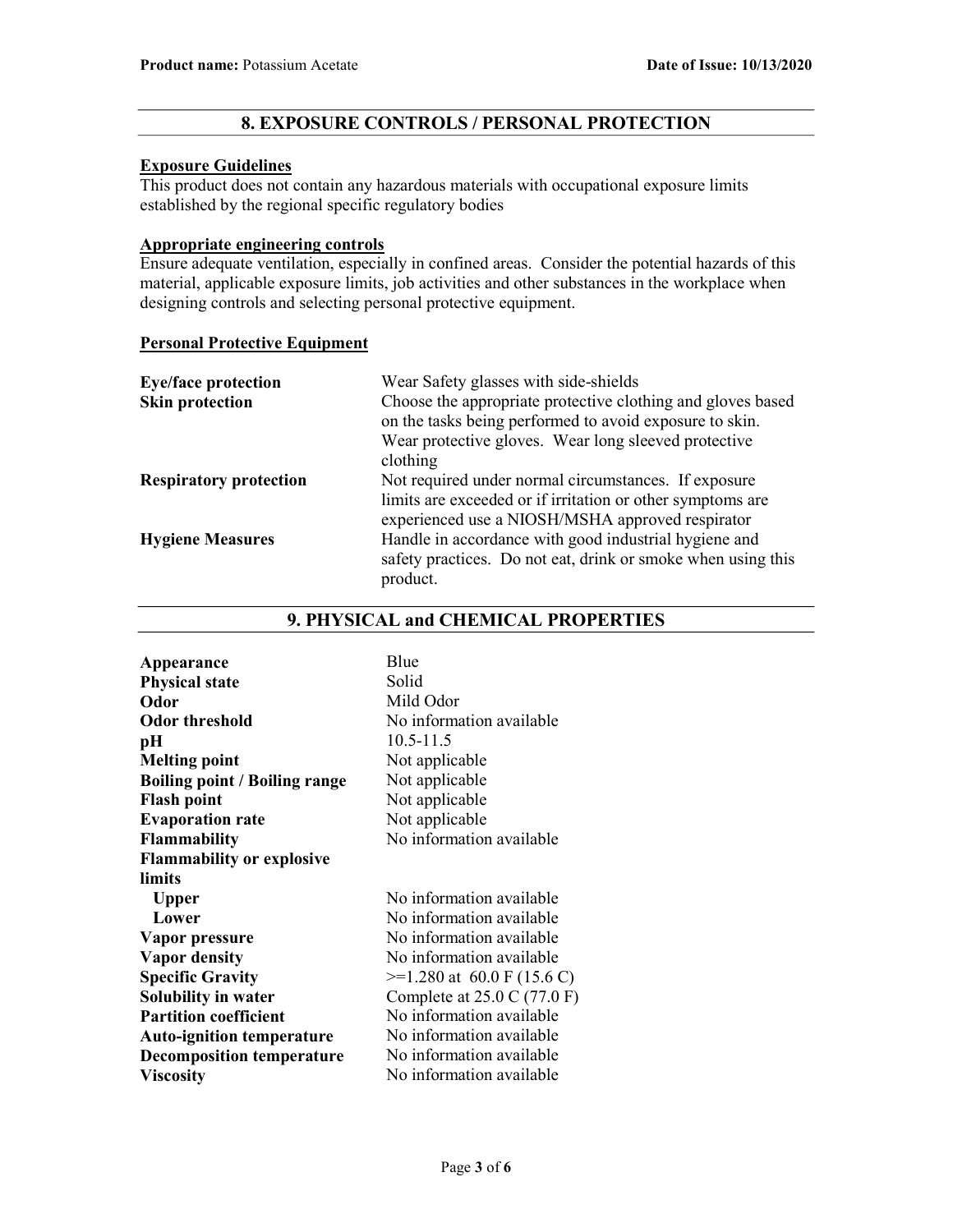# 10. STABILITY AND REACTIVITY

| <b>Reactivity</b>                            | None known under normal conditions.                  |  |
|----------------------------------------------|------------------------------------------------------|--|
| <b>Chemical stability</b>                    | Stable under ordinary conditions of use and storage. |  |
| <b>Possibility of hazardous</b><br>reactions | None under normal processing.                        |  |
| <b>Conditions to avoid</b>                   | Incompatible materials.                              |  |
| Incompatible materials                       | Chlorates, nitrates, Strong oxidizing agents         |  |
| <b>Hazardous decomposition</b><br>products   | Carbon monoxide, None known.                         |  |

## 11. TOXICOLOGICAL INFORMATION

### Information on likely routes of exposure

| Skin contact      | May cause skin irritation                 |
|-------------------|-------------------------------------------|
| Eye contact       | May cause eye irritation                  |
| <b>Inhalation</b> | May cause irritation of respiratory tract |
| Ingestion         | May be harmful if swallowed               |

#### Symptoms related to the physical chemical and toxicological characteristics No information available

# Delayed and immediate effects and also chronic effects form short and long-term exposure

| <b>Skin damage/irritation</b>   | Not classified |
|---------------------------------|----------------|
| Eye damage/irritation           | Not classified |
| <b>Sensitization</b>            | Not classified |
| <b>Mutagenic effects</b>        | Not classified |
| Carcinogenicity                 | Not classified |
| <b>Reproductive toxicity</b>    | Not classified |
| <b>STOT</b> – single exposure   | Not classified |
| <b>STOT</b> – repeated exposure | Not classified |
| <b>Aspiration hazard</b>        | Not classified |

### **Acute Toxicity**

### Component information

| <b>Component</b>  | <b>Cas-No</b> | LD50 Oral | <b>LD50 Dermal</b> | <b>LC50</b> Inhalation |
|-------------------|---------------|-----------|--------------------|------------------------|
| Potassium Acetate | 127-08-2      |           |                    |                        |

# 12. ECOLOGICAL INFORMATION

Ecotoxicity Should not be released to environment

Persistence and degradability No information available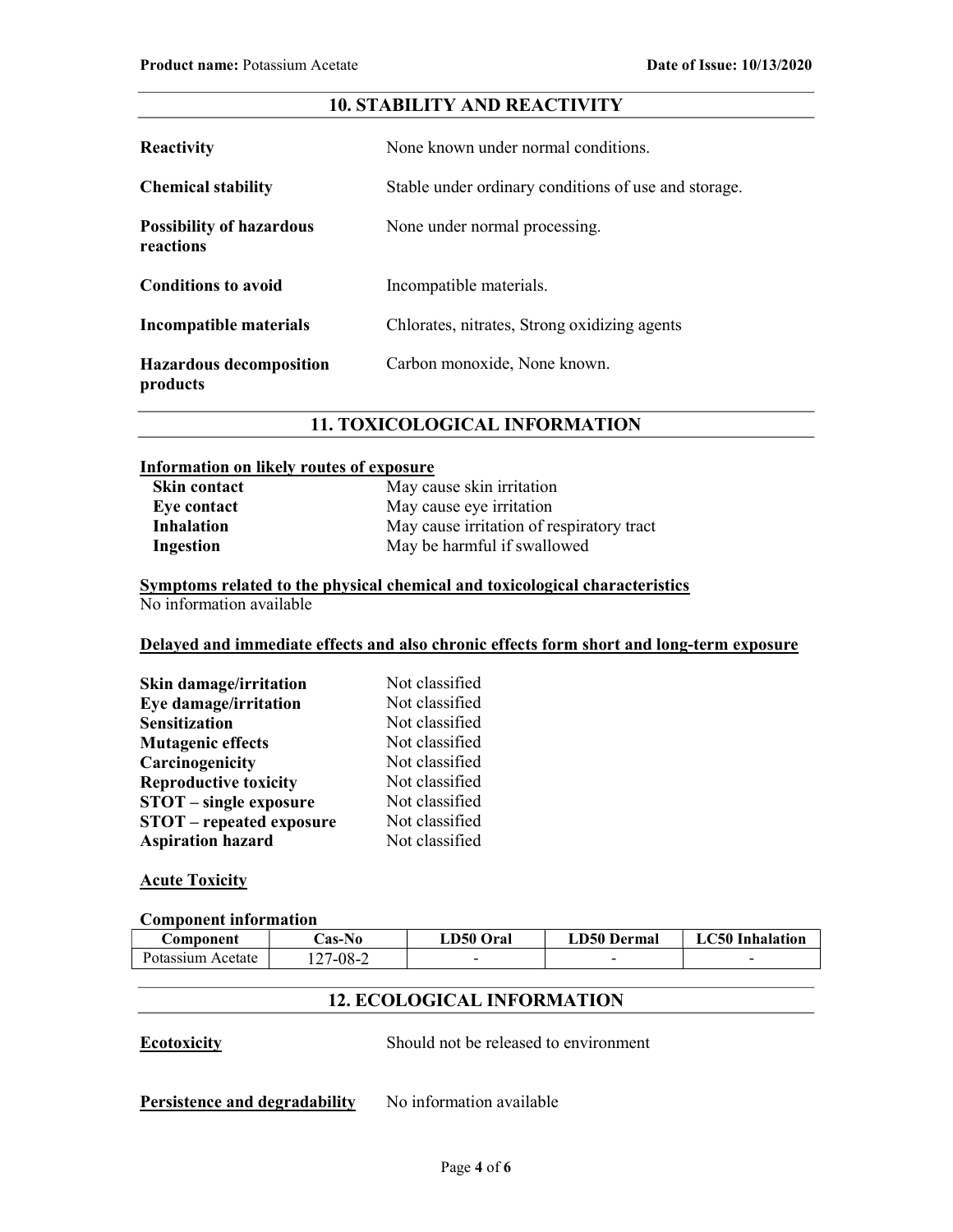| <b>Bioaccumulative potential</b> | No information available |
|----------------------------------|--------------------------|
| <b>Mobility in soil</b>          | No information available |
| <b>Other adverse effects</b>     | No information available |

## 13. DISPOSAL CONSIDERATIONS

Waste Disposal Methods Processing, use, or contamination of this product may occur during product use. Accordingly, it is the responsibility of the user to determine the proper disposal methodologies. Consult the appropriate state, regional or local regulations to ensure complete and accurate classification. Dispose of contaminated packaging in accordance with local regulations.

### 14. TRANSPORT INFORMATION

| <b>DOT</b>  | Not regulated |
|-------------|---------------|
| <b>JATA</b> | Not regulated |
| <b>IMDG</b> | Not regulated |

# 15. REGULATORY INFORMATION

#### International Inventories

| TC.<br>12<br>. .<br>. .<br>-<br>ັ້ | ิ |
|------------------------------------|---|

### US Federal Regulations

#### TSCA section 12(b) Export Notification Not regulated

#### SARA 313

Section 313 of Title III of the Superfund Amendments and Reauthorization Act of 1986 (SARA). Not applicable

### SARA 311/312 Hazard Categorization

| Acute health hazard   | Nο               |
|-----------------------|------------------|
| Chronic Health Hazard | No               |
| Fire hazard           | $\rm No$         |
| Pressure              | No               |
| Reactivity            | $\rm N_{\Omega}$ |

#### CERCLA/SARA 302 & 304

Section 302 & 304 of Title III of the Superfund Amendments and Reauthorization Act of 1986 (SARA). Not applicable

# CWA (Clean Water Act)

Not applicable